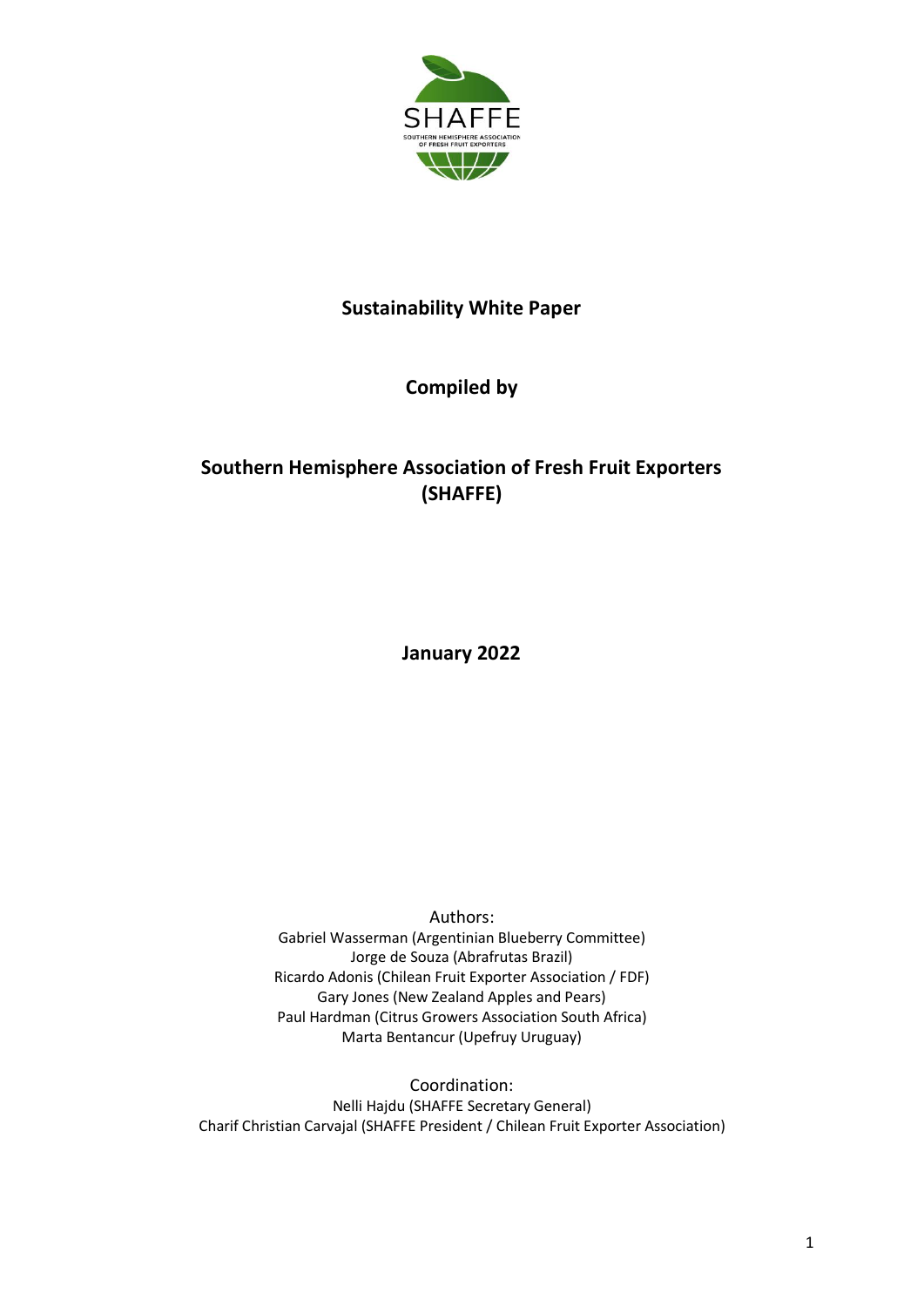

#### **Thank you note**

The SHAFFE Sustainability White Paper is the result of the month-long work and dedication of the members of the SHAFFE Sustainability Task Force, comprised of Gabriel Wasserman (Argentinian Blueberry Committee), Jorge de Souza (Abrafrutas Brazil), Ricardo Adonis (Chilean Fruit Exporter Association/FDF), Gary Jones (New Zealand Apples and Pears), Paul Hardman (Citrus Growers Association South Africa) and Marta Bentancur (Upefruy Uruguay).

The SHAFFE Presidency team and the SHAFFE secretariat would like to thank the group for the continuous dedication and effort to create a united Southern Hemisphere perspective and roadmap on sustainability, which will guide us for the upcoming months and years to secure a strong and resilient Southern Hemisphere fresh produce industry.

We would like to further thank our external guests, Mr. Philippe Binard (Secretary General of Freshfel Europe), Mr. Ed Treacy (Vice-President of Supply Chain and Sustainability), Mr. Kurt Huang (Deputy Secretary General of the Fruit Branch of the China Chamber of Commerce for Food Stuffs and Native Produce), and Mr. Kristian Möller (CEO, GLOBALG.A.P.) for their muchappreciated efforts, in briefing our task force about the most important developments in the area of sustainability in their regions and areas of concern. These contributions have completed the Southern Hemisphere sustainability perspective.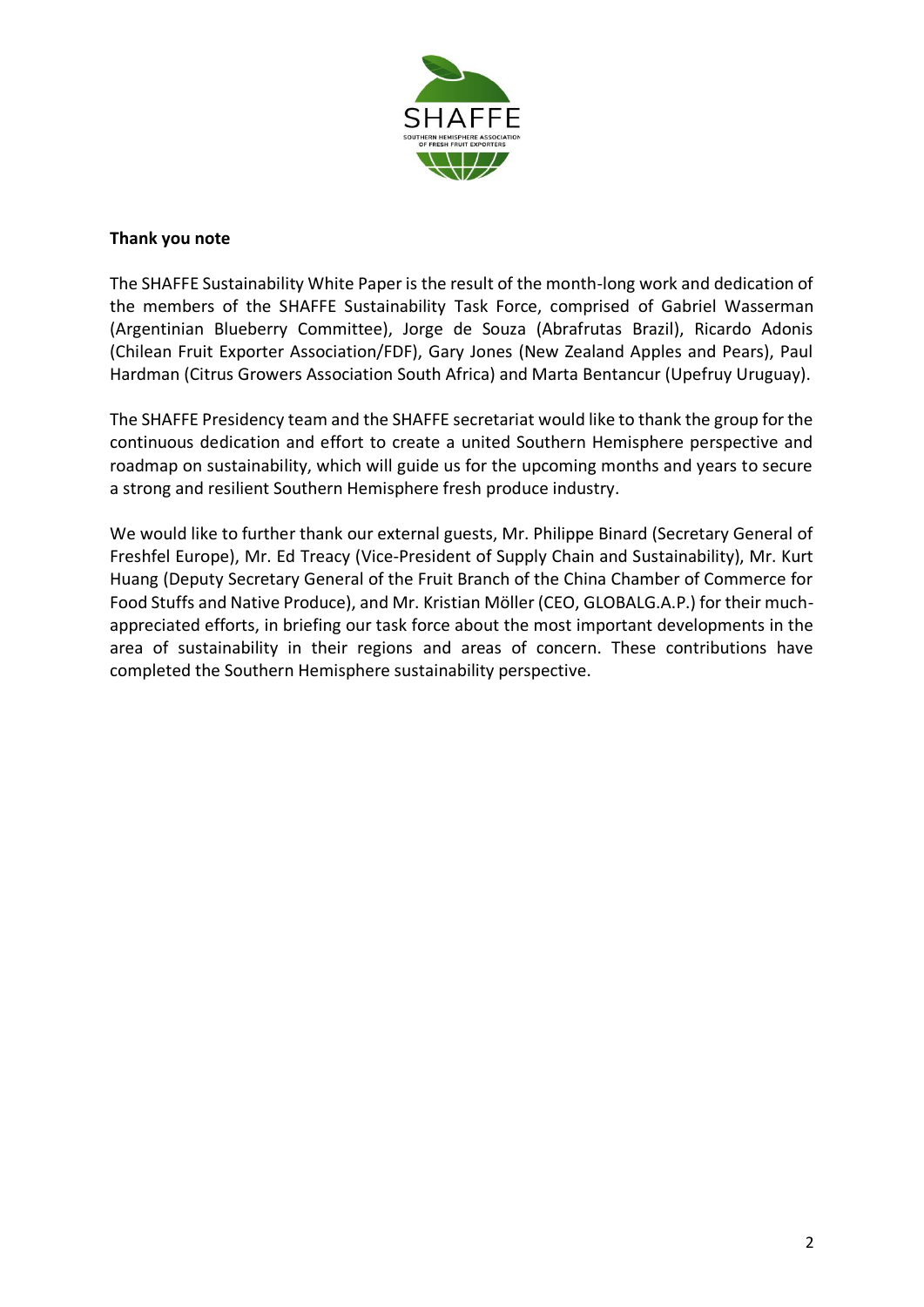

#### **Executive Summary:**

The following White Paper represents the culmination of the dedicated work of the SHAFFE Sustainability task force, a group of professionals from both technical, commercial, and academic backgrounds, pertaining to country members of growers and exporters from the Southern Hemisphere.

The purpose of this task force was to identify the main perspectives of the Southern Hemisphere fresh produce industry in relation to the concept of Sustainability, raise awareness of those actions currently being implemented, constructively voice the concerns affecting the region, propose proactive solutions and define a road map for which the Southern Hemisphere Association of Fresh Fruit Exporters may focus its efforts in facilitating the understanding and compliance of sustainable practices.

During the process of elaborating the current document, it became evident that whilst members diverged in their approaches and understanding of sustainable actions and initiatives - the regions growers and exporters of fresh produce are united by a unique definition of what sustainability entails and which fundamentally includes a process that is economically viable for growers, safeguard the unique characteristics of the Southern Hemisphere fruit industry and contribute to the health and wellbeing of its workers and consumers across the globe.

Based on this common understanding, the taskforce has identified 10 common opportunities and challenges facing the regions growers and exporters - each one being as important as the other.

- Preserving the ecosystem
- Water
- Biodiversity conservation
- Carbon emissions and trade
- People
- Measuring and reporting of sustainable practices
- Capacity building in education and communication
- Financing, investments, and economic viability
- Public Private Partnerships
- Harmonization of external sustainability requirements

Based on the identification of these common denominators, the main recommendations of this paper include to include in the entities 2025 strategic plan the following fundamental elements:

- Enable future capacity building through the creation of the virtual SHAFFE Sustainability Hub, a platform which will support, promote, and facilitate capacity building and education.
- Monitor media and industry bodies for those topics and issues that may be of relevance to the sector.
- Promote and facilitate the access to recognized reporting and measuring tools in relation to Sustainability requirements
- Facilitate the development of harmonized sustainability requirements.
- Promote and foster collaborations between key public and private stakeholders in the sustainability field in benefit of the Southern Hemisphere members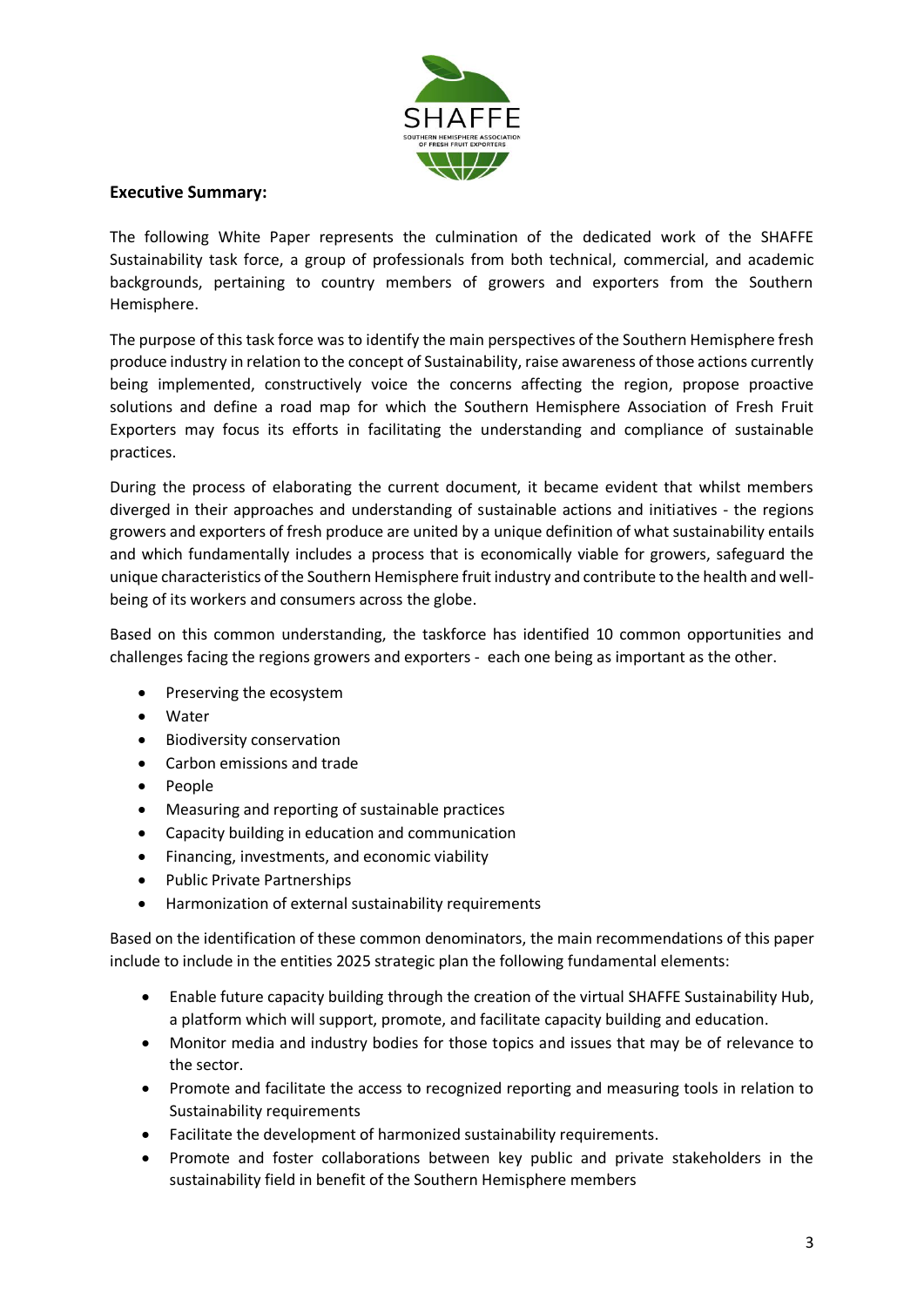

# **PART I: Index page for the SHAFFE Sustainability White Paper**

# 1 Contents

| $\overline{2}$                                                                               |      |                                                                                                     |  |  |  |  |  |  |  |  |
|----------------------------------------------------------------------------------------------|------|-----------------------------------------------------------------------------------------------------|--|--|--|--|--|--|--|--|
|                                                                                              | 2.1  |                                                                                                     |  |  |  |  |  |  |  |  |
|                                                                                              | 2.2  |                                                                                                     |  |  |  |  |  |  |  |  |
| Why is the Southern Hemisphere unique in its commitment to Sustainability and what does<br>3 |      |                                                                                                     |  |  |  |  |  |  |  |  |
|                                                                                              | 3.1  | The Southern hemisphere's fruit industry unique perspective on sustainability6                      |  |  |  |  |  |  |  |  |
| 4                                                                                            |      | Overview of key opportunities and challenges of sustainability in the Southern Hemisphere 7         |  |  |  |  |  |  |  |  |
|                                                                                              | 4.1  |                                                                                                     |  |  |  |  |  |  |  |  |
|                                                                                              | 4.2  |                                                                                                     |  |  |  |  |  |  |  |  |
|                                                                                              | 4.3  |                                                                                                     |  |  |  |  |  |  |  |  |
|                                                                                              | 4.4  |                                                                                                     |  |  |  |  |  |  |  |  |
|                                                                                              | 4.5  |                                                                                                     |  |  |  |  |  |  |  |  |
|                                                                                              | 4.6  |                                                                                                     |  |  |  |  |  |  |  |  |
|                                                                                              | 4.7  |                                                                                                     |  |  |  |  |  |  |  |  |
|                                                                                              | 4.8  |                                                                                                     |  |  |  |  |  |  |  |  |
|                                                                                              | 4.9  |                                                                                                     |  |  |  |  |  |  |  |  |
|                                                                                              | 4.10 |                                                                                                     |  |  |  |  |  |  |  |  |
| 5                                                                                            |      | Overview of the state of play of sustainability in key markets and its impact on the fruit sector 8 |  |  |  |  |  |  |  |  |
|                                                                                              | 5.1  |                                                                                                     |  |  |  |  |  |  |  |  |
|                                                                                              | 5.2  |                                                                                                     |  |  |  |  |  |  |  |  |
|                                                                                              | 5.3  |                                                                                                     |  |  |  |  |  |  |  |  |
|                                                                                              | 5.4  | UN Sustainable Development Goals and the Southern Hemisphere Fruit Industry: 10                     |  |  |  |  |  |  |  |  |
|                                                                                              | 5.5  |                                                                                                     |  |  |  |  |  |  |  |  |
| 6                                                                                            |      |                                                                                                     |  |  |  |  |  |  |  |  |
|                                                                                              | 6.1  |                                                                                                     |  |  |  |  |  |  |  |  |
|                                                                                              | 6.2  |                                                                                                     |  |  |  |  |  |  |  |  |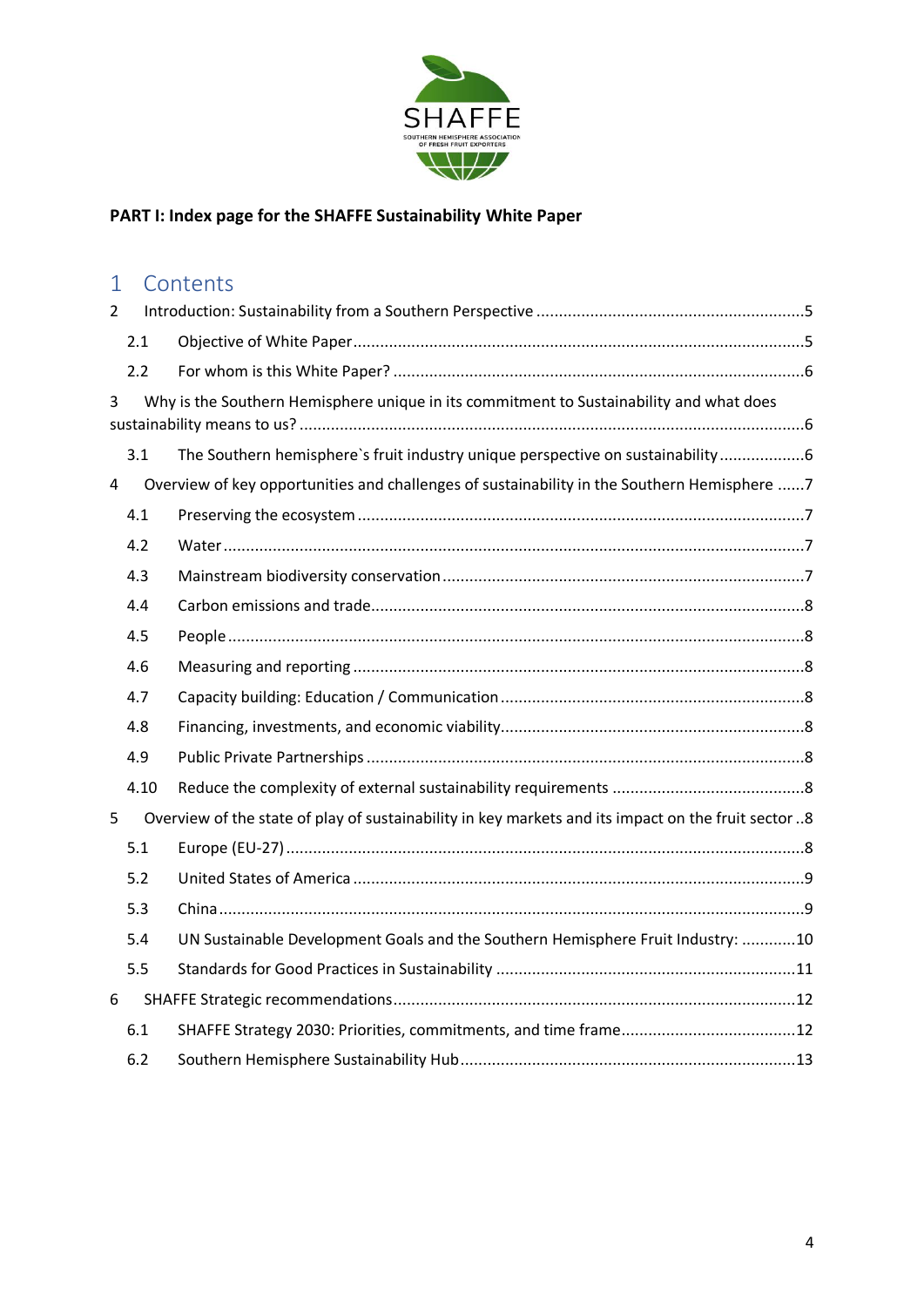

## <span id="page-4-0"></span>2 Introduction: Sustainability from a Southern Perspective

Sustainability is an important challenge and opportunity for the global fresh produce sector and its ramifications and impact on the supply chain have become ever more evident for producers and exporters from the Southern Hemisphere.

Changing environmental, social, and economic conditions have already led to many industry-driven initiatives to secure sustainable production conditions for Southern Hemisphere fruit in the long-term. With the creation of multiple sustainability certifications, the growing environmental demands of international retailers and distributors, as well as the development of new government green policies across the globe, fresh fruit producers and exporters have had to adapt to changing demands.

In this context, the current White Paper has the objective of summarizing the main perspectives of the Southern Hemisphere fresh produce industry and constructively contributing to this relevant issue which has and will continue to have important repercussions. The White Paper documents the process, objective, findings, and priority actionsidentified by an industry led and membership driven task force.

Who are we? SHAFFE is the Southern Hemisphere Association of Fresh Fruit Exporters and represents the trade associations of eight of the leading Southern Hemisphere fruit producing and exporting nations. SHAFFE members include representatives from private industry entities in Australia, Argentina, Brazil, Chile, New Zealand, Peru, South Africa, Uruguay and Zimbabwe. Together SHAFFE members export 11 million tons of temperate fruit with an estimated market value of 15.8 billion USD, which represents 25% of global trade.

The mission of SHAFFE is to connect the Southern Hemisphere's fresh fruit industry through knowledge sharing, facilitating market access and promoting global fruit commerce, with the vision of facilitating the creation of a barrierless value chain.

#### <span id="page-4-1"></span>2.1 Objective of White Paper

SHAFFE member countries have been individually and proactively developing their own sustainable commitments and action plans aligned to both private and public national sustainability policies. These individual country-based regulations and public commitments relate to each member's national supply-chain policy frameworks. Nevertheless, it became evident to members that there were common denominators in reference to sustainability issues, hence in July of 2021, the members of SHAFFE founded a *Sustainability Task Force* with the following tasks:

1.) Creating a common understanding amongst members about the concept of sustainability

2.) Identifying common opportunities and challenges amongst Southern Hemisphere fresh fruit producers, packers and exporters

3.) Propose concrete actions and recommendations from the Southern Hemisphere fruit industry to tackle common industry sustainability challenges

4.) Collaborate by sharing best practices to lead to sustainable production systems

5.) Support a rising consumer trend for purchasing sustainable fresh produce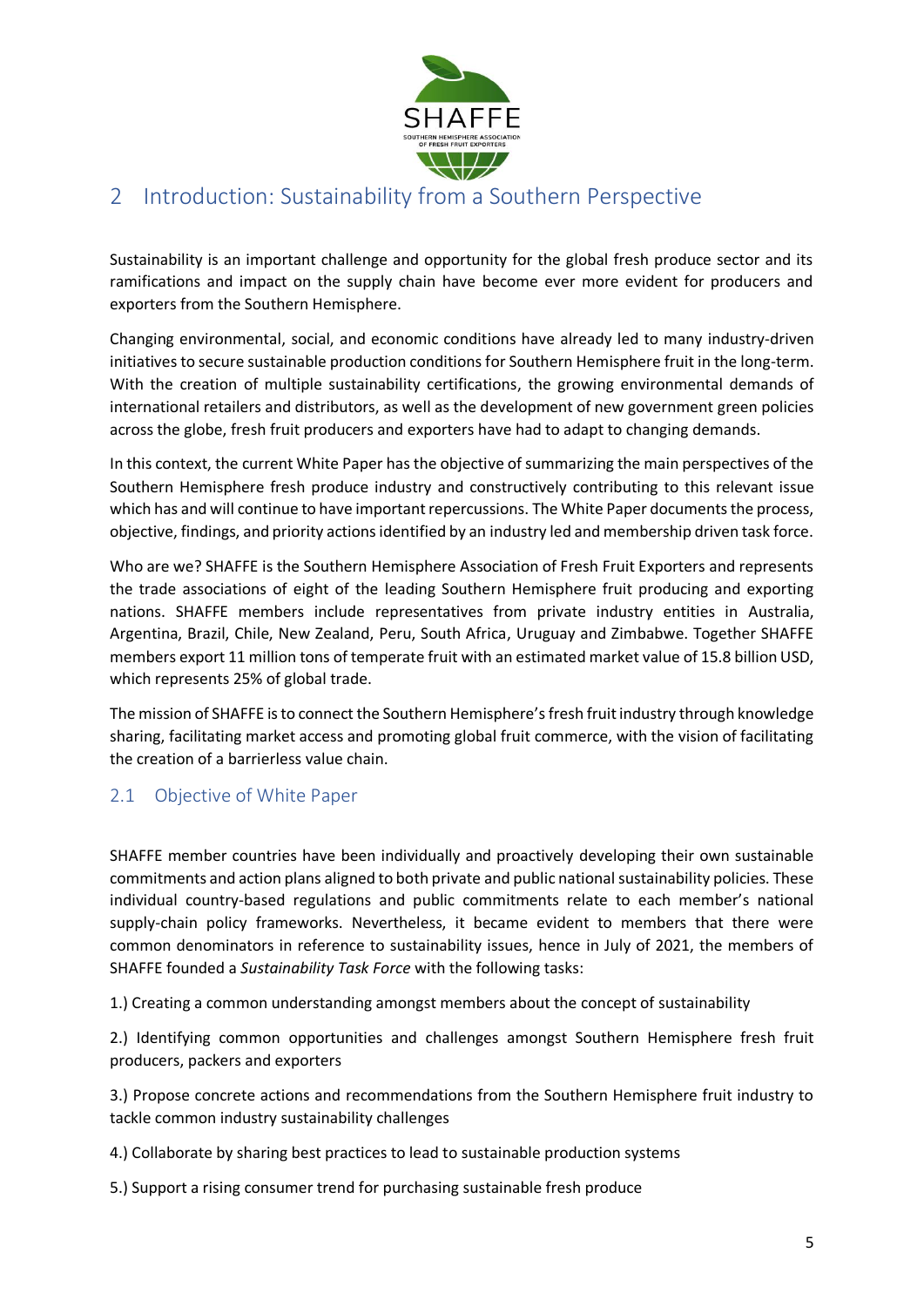

## <span id="page-5-0"></span>2.2 For whom is this White Paper?

The SHAFFE Sustainability White Paper will serve as a guiding document for producers, packers, export trade entities, and Government competent authorities, to build, complement and guide their sustainability strategy in relation to the unique characteristics of the Southern Hemisphere fresh produce industry.

The White Paper will also highlight amongst key stakeholders along the supply chain including growers, packers, retailers, distributors, importers, communities, service providers, policy makers and external partners, the state of play of sustainability efforts and challenges in the Southern Hemispheres fresh fruit industry and outline SHAFFE's vision and key focus areas.

# <span id="page-5-1"></span>3 Why is the Southern Hemisphere unique in its commitment to Sustainability and what does sustainability means to us?

### <span id="page-5-2"></span>3.1 The Southern hemisphere`s fruit industry unique perspective on sustainability

Defining a common concept of sustainability for Southern Hemisphere fruit producers, packers and exporters is necessary given that often used definitions and concepts fail to take into account the unique characteristics of temperate fruit production in SHAFFE member countries.

Our region has a rich diversity of geographic and climatic conditions across three continents, including differing languages, communities, local requirements, cultures, and production systems, whilst the long distance to the international market to distribute our counter – seasonal temperate fruit are a common denominator.

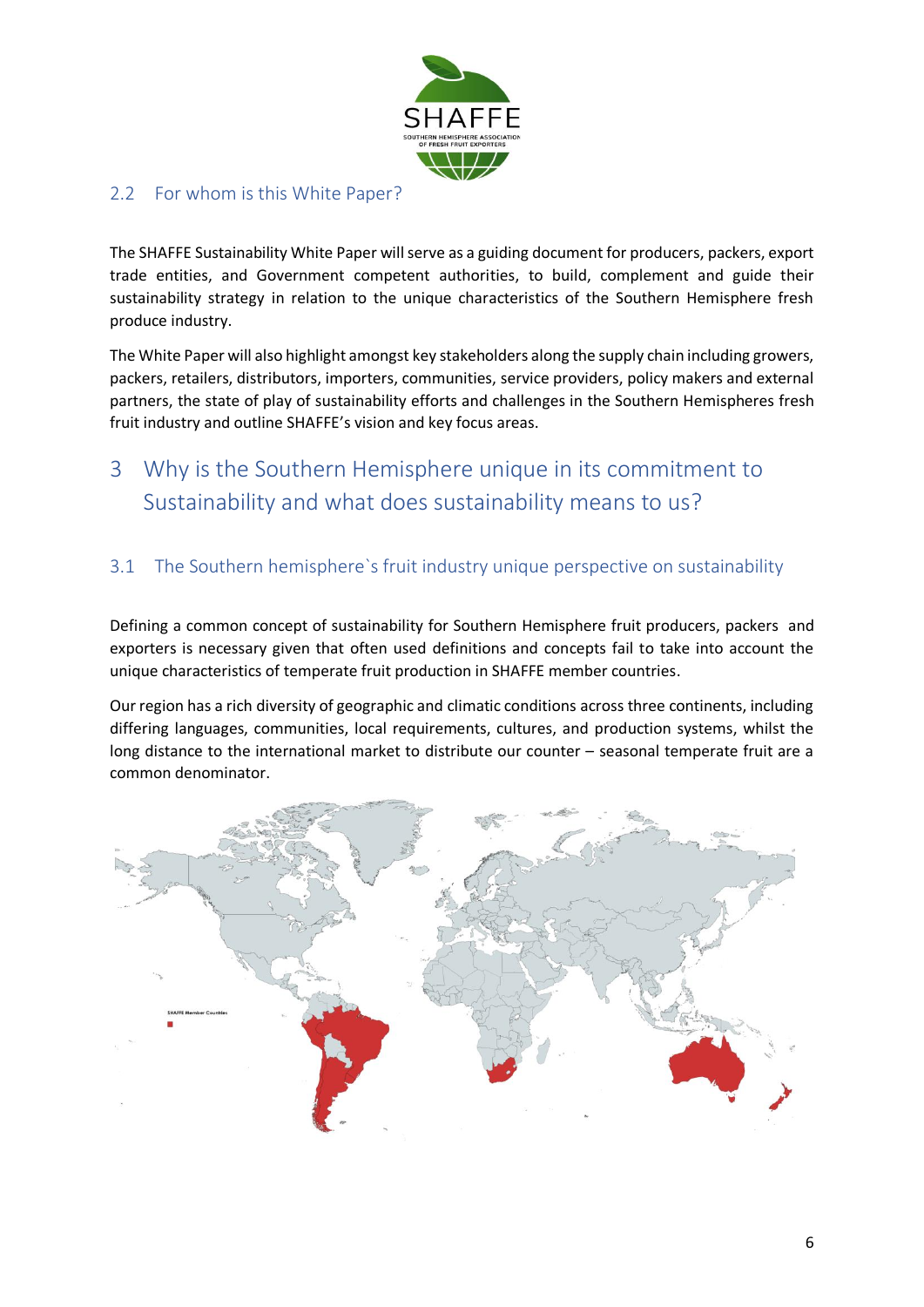

What sustainability means to SH fruit producers and exporters

*"Sustainability refers to those measurable processes involved in the production systems along the value chain of fresh fruits that consider and respect people as a priority, that conduct their operations taking care and improving the environment and is inclusive with local community practices. A sustainable process should be economically viable for growers, safeguard the unique characteristics of the Southern Hemisphere fruit industry and contribute to the health and well-being of its workers and consumers across the globe."*

SHAFFE sustainability concept includes the following main common key elements:



*People, cultures, and communities: Sustainable practices are fundamentally shaped by the essential contribution of people and hence need to be inclusive, create equal labour conditions and strengthen ties with the local community*.



*Economically viable: The implementation of sustainable practices should consider the immediate challenges of ensuring a profitable livelihood for local producers, whilst supporting the important investments needed to assure sustainable, high-quality, safe, reliable and healthy supply of fresh fruits*



*Supporting the unique conditions of the Southern Hemisphere fruit industry: including specific attributes that characterize Southern Hemisphere regional production, and supply and respecting the impact of the implementation of sustainable practices in this unique environment*

*Measurable: Sustainable practices should have clearly measurable targets to be duly monitored and which will generate positive benefits for all key areas such as environment, people and economics – but also in the wider perspective, both producers and the environment.* 

# <span id="page-6-0"></span>4 Overview of key opportunities and challenges of sustainability in the Southern Hemisphere

SHAFFE members have identified 10 common opportunities and challenges, which unite Southern Hemisphere countries in their endeavour to achieve sustainable fruit production and trade systems within in the triangle of environmental, social, and economic sustainability.

### <span id="page-6-1"></span>4.1 Preserving the ecosystem

Assuring fruit production for future generations requires safeguarding our current ecosystems.

#### <span id="page-6-2"></span>4.2 Water

Guaranteeing the availability, preservation, quality and efficient use over time of water, this finite and irreplaceable resource, is essential.

#### <span id="page-6-3"></span>4.3 Mainstream biodiversity conservation

Supporting Integrated Pest Management (IPM) as essential science based tool to build a more resilient system under pesticide-risk reduction for a safer environment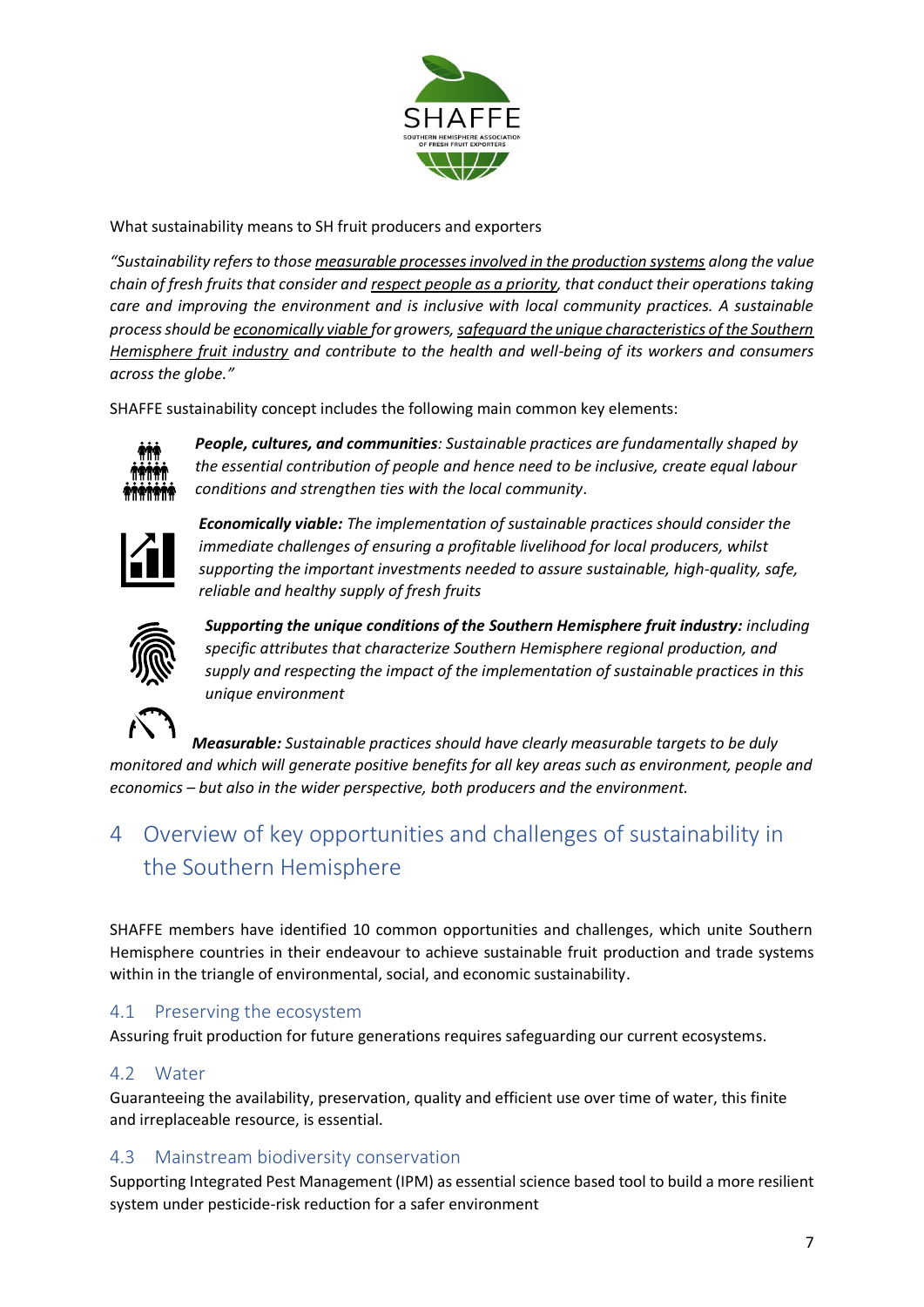

## <span id="page-7-0"></span>4.4 Carbon emissions and trade

Reduce carbon emissions by adopting the measuring and reporting methodologies as a primary tool for this purpose

## <span id="page-7-1"></span>4.5 People

Southern Hemisphere fruit production is an important source of employment for regional workers and therefore responsible for maintain safe and healthy working conditions and a continuous engagement for favourable conditions for the local communities.

## <span id="page-7-2"></span>4.6 Measuring and reporting

Sustainability reporting as a key element in the compliance debate to monitor progress and therefore needs harmonized comparative indicators and metrics aiming to share the social environmental and economic impact caused by everyday activity. The measurement tools must be fit for purpose in the Southern Hemisphere production context.

## <span id="page-7-3"></span>4.7 Capacity building: Education / Communication

Engage in capacity building activities in order to reduce knowledge gaps in reference to sustainability amongst all stakeholder groups from the grower to the retailer and the communities themselves

## <span id="page-7-4"></span>4.8 Financing, investments, and economic viability

Sourcing investments and making sustainable practices economically viable need further solution and attention to foster overall progress.

### <span id="page-7-5"></span>4.9 Public Private Partnerships

Public-private partnerships, cooperation and collaboration have been identified as decisive enabler for innovation, progress, and successful implementation of sustainability projects for the fruit sector.

### <span id="page-7-6"></span>4.10 Reduce the complexity of external sustainability requirements

Supporting the global development of common sustainability assurance programmes that, being realistic, meet both the needs of private (producers, packers and retailers) and public (national and regional Governments) supply chain stakeholders as well as the modern society's aspirations for safer food production that maintains a planet worth living.

# <span id="page-7-7"></span>5 Overview of the state of play of sustainability in key markets and its impact on the fruit sector

### <span id="page-7-8"></span>5.1 Europe (EU-27)

EU-27 countries are very important markets for the Southern Hemisphere temperate fruit trade with a market value of 6.6 billion USD.<sup>1</sup> Currently the Green Deal and related legislative proposals are the most important public initiatives connected to sustainability and which specifically aim to:

Reduce dependency on agrochemicals and usage of excess fertilisation

<sup>1</sup> Data: Trademap:

[https://www.trademap.org/Country\\_SelProductCountry\\_TS.aspx?nvpm=1%7c%7c42%7c%7c44823%7c%7c610](https://www.trademap.org/Country_SelProductCountry_TS.aspx?nvpm=1%7c%7c42%7c%7c44823%7c%7c61092%7c%7c6%7c1%7c1%7c1%7c2%7c1%7c3%7c1%7c1%7c1) [92%7c%7c6%7c1%7c1%7c1%7c2%7c1%7c3%7c1%7c1%7c1;](https://www.trademap.org/Country_SelProductCountry_TS.aspx?nvpm=1%7c%7c42%7c%7c44823%7c%7c61092%7c%7c6%7c1%7c1%7c1%7c2%7c1%7c3%7c1%7c1%7c1) consulted: 6th October 2021,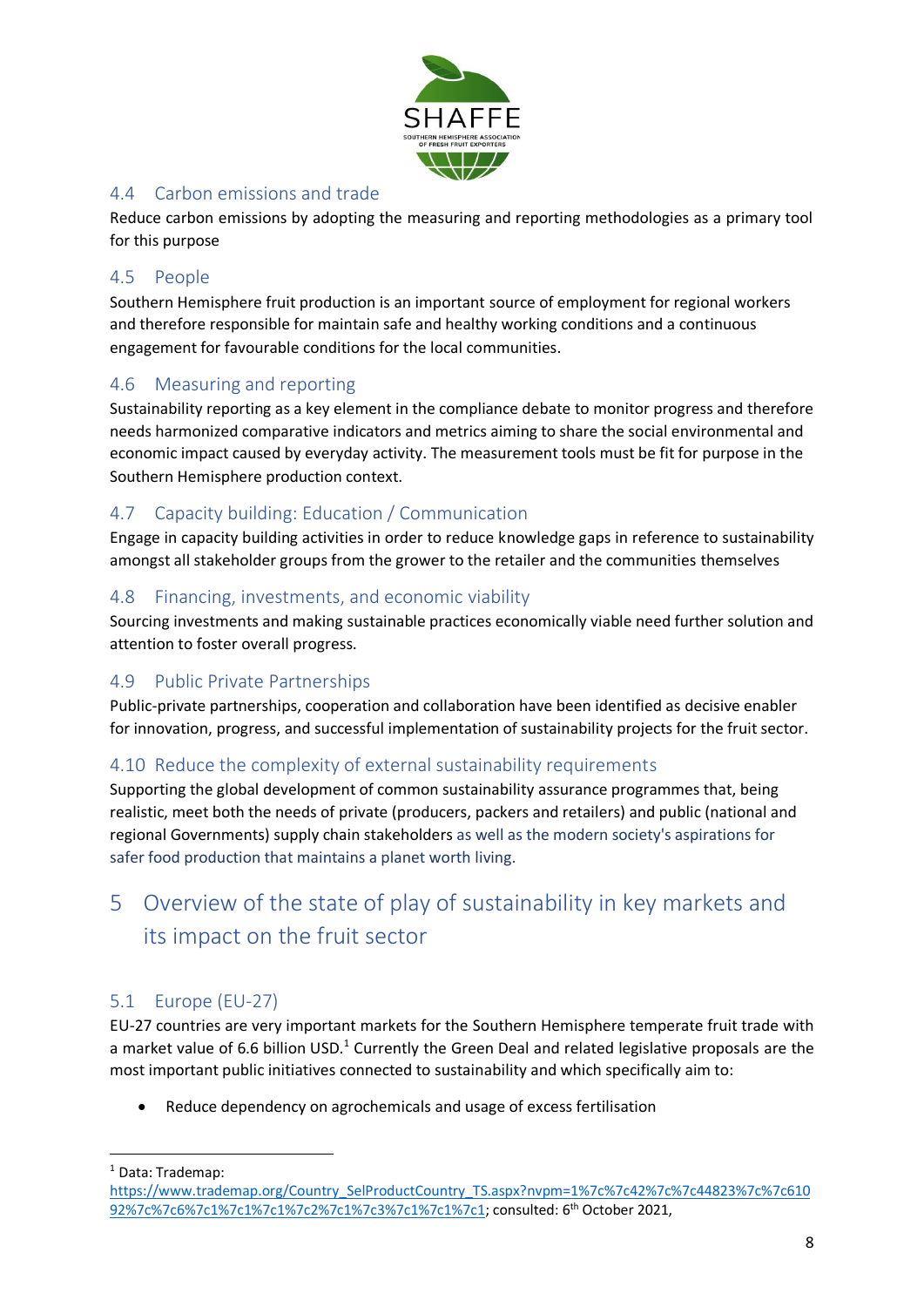

- Increase organic farming including the empowerment of the consumer for sustainable consumption
- Limit biodiversity loss
- Reduction of greenhouse gas emissions
- Eliminate food loss and waste
- Combat of food fraud

Multiple sustainability certification schemes characterize the complexity of the E.U. sustainability debate, as E.U. retailers are undertaken an individualized approach to certifications from producers and packers.

In this context, the European Fruit sector, led by Freshfel Europe, has been engaging in preparing and accompanying its members through this period of change and to take a pro-active role in ensuring the fruit sectors sustainability activities are recognized.

## <span id="page-8-0"></span>5.2 United States of America

The U.S market is an essential pillar of SHAFFE exports with a market value of 3.9 billion USD.<sup>2</sup> Like Europe multiple sustainability certification schemes characterize the complexity of the U.S. sustainability debate.

However, with the creation of the Stewardship Index on Speciality Crop, a first step towards improved metrics and measurability of elements of sustainability has been taken, such as on water use efficiency, habitat, biodiversity or nitrogen use.

Under the lead of the Produce Marketing Association and United Fresh, industry players have recognized the need to adjust fruit production and trade to a set of key sustainable practices and priorities including concrete topics:

- Packaging including single use plastic reduction, recycling of stickers
- Reducing food waste and food loss
- Preserving soil productivity
- Social & labour responsibility
- Renewable & alternative energy sources
- Water
- Carbon footprint
- Climate change

### <span id="page-8-1"></span>5.3 China

One of the fastest growing export markets for SHAFFE members is China and which has a market value of 3.5 billion USD<sup>3</sup>. Currently China is the largest producer of fresh fruits in the world, with most of its current production being distributed to its domestic market. According to the CFNA, the China Chamber of Commerce of Foodstuffs and Native Produce, China's central government has taken a

<sup>2</sup> Data: Trademap:

[https://www.trademap.org/Country\\_SelProductCountry\\_TS.aspx?nvpm=1%7c842%7c%7c%7c44823%7c%7c61](https://www.trademap.org/Country_SelProductCountry_TS.aspx?nvpm=1%7c842%7c%7c%7c44823%7c%7c61092%7c%7c6%7c1%7c1%7c1%7c2%7c1%7c2%7c1%7c1%7c1) [092%7c%7c6%7c1%7c1%7c1%7c2%7c1%7c2%7c1%7c1%7c1;](https://www.trademap.org/Country_SelProductCountry_TS.aspx?nvpm=1%7c842%7c%7c%7c44823%7c%7c61092%7c%7c6%7c1%7c1%7c1%7c2%7c1%7c2%7c1%7c1%7c1) consulted: 6th October 2021

<sup>3</sup> Data: Trademap:

[https://www.trademap.org/Country\\_SelProductCountry\\_TS.aspx?nvpm=1%7c156%7c%7c%7c44823%7c%7c61](https://www.trademap.org/Country_SelProductCountry_TS.aspx?nvpm=1%7c156%7c%7c%7c44823%7c%7c61092%7c%7c6%7c1%7c1%7c1%7c2%7c1%7c2%7c1%7c1%7c1) [092%7c%7c6%7c1%7c1%7c1%7c2%7c1%7c2%7c1%7c1%7c1,](https://www.trademap.org/Country_SelProductCountry_TS.aspx?nvpm=1%7c156%7c%7c%7c44823%7c%7c61092%7c%7c6%7c1%7c1%7c1%7c2%7c1%7c2%7c1%7c1%7c1) consulted 6th of October 2021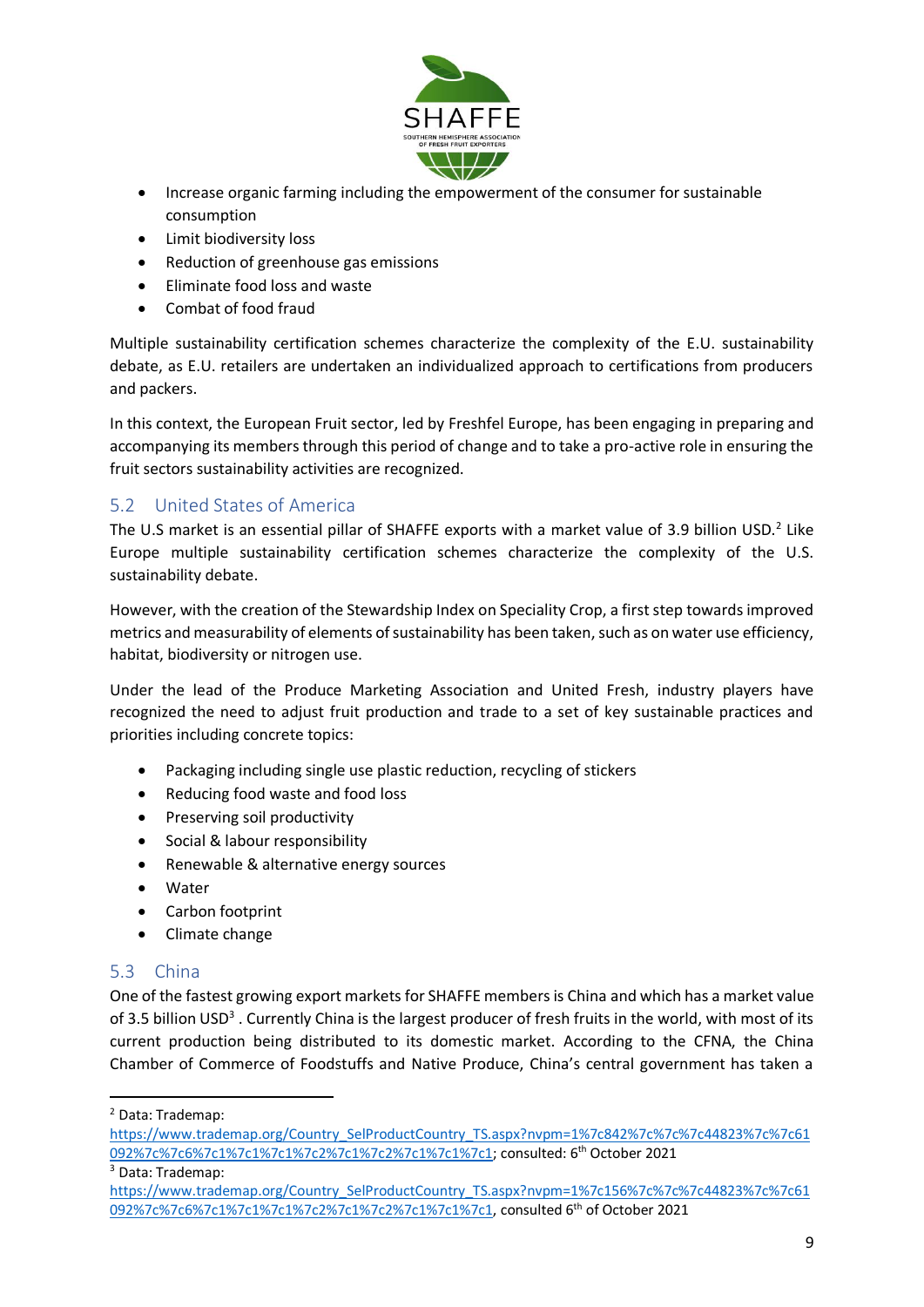

holistic approach with special attention to environmental protection and the impact on the domestic agricultural sector. Chinese governmental policy on sustainability is strongly connected to economic viability. Additionally, the CFNA has stated that under the centralised approach of the Chinese government, measures have been taken to optimise production including attention to quality improvement and educating farmers on sustainable production. Certification schemes are used in achieving sustainability objectives

## <span id="page-9-0"></span>5.4 UN Sustainable Development Goals and the Southern Hemisphere Fruit Industry:

The United Nations Sustainable Development Goals (SDG's) as well as the FAO recommendations for "Transforming Food and Agriculture to achieve the SDG's" have been a substantial part of the reflection process. <sup>4</sup> In a benchmark exercise, we compared the recommendations of the FAO with SHAFFE members current sustainability efforts and identified divergent public and private sector requirements:

- *Facilitate access to productive resources, finance, and services:* by ensuring the economic viability of agricultural production
- *Addressing and adapting climate change:* by developing new varieties and stronger research on weather conditions
- *Strengthening the ecosystem resilience:* by focusing on protection of natural resources, using energy efficiently
- *Reduce losses, encourage reuse, and recycle and promote sustainable consumption:* by engaging in plastic recycling and good waste management
- *Enhance soil health and restore land:* by investing and applying in science-based integrated approaches of sustainable soil management nutrient and water management, maintenance of soil structure and organic matter.
- *Protect water and manage scarcity:* by investing in water-reduced agriculture
- *Mainstream biodiversity conservation and protect ecosystem functions:* by investing and improving IPM, pollinator protection, genetic resources.

<sup>4</sup> https://www.fao.org/3/i9900en/i9900en.pdf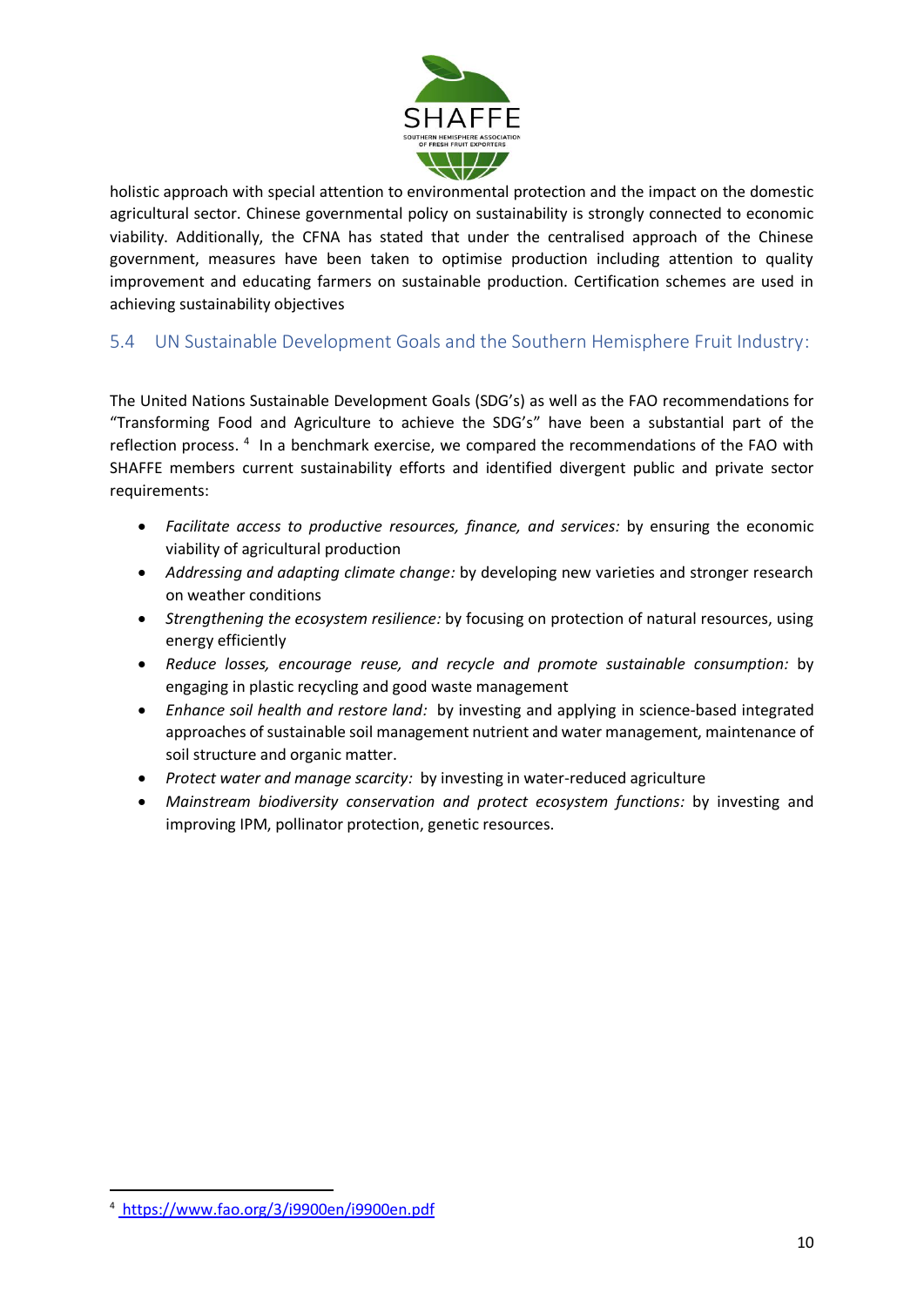

With our sector and our current engagement, we contribute to the SDG's:

|                                                                     | SDG <sub>1</sub> | SDG <sub>2</sub> | SDG3:                                | SDG <sub>5</sub>   | SDG <sub>6</sub>             | SDG <sub>8</sub>                      | SDG 10               | SDG 11                                          | SDG 12                                       | SDG 13                | <b>SDG 17</b>                          |
|---------------------------------------------------------------------|------------------|------------------|--------------------------------------|--------------------|------------------------------|---------------------------------------|----------------------|-------------------------------------------------|----------------------------------------------|-----------------------|----------------------------------------|
|                                                                     | No Poverty       | Zero Hunger      | <b>Good Health</b><br>and Well-being | Gender<br>equality | Clean water<br>and sanitatio | Decent work<br>and economic<br>growth | reduce<br>inequality | Sustainable<br><b>Cities and</b><br>Communities | Responsible<br>Consumption<br>and Production | <b>Climate Action</b> | Partnerships to<br>achieve the<br>Goal |
| 4.1 P4.1<br>Preserving the<br>ecosystem                             |                  |                  | x                                    |                    | x                            |                                       | x                    | х                                               | x                                            | х                     |                                        |
| 4.2 Water                                                           |                  | x                | x                                    |                    | x                            |                                       | х                    | x                                               | x                                            | x                     |                                        |
| 4.3 Mainstream<br>biodiversity<br>conservation                      |                  |                  | x                                    |                    |                              |                                       |                      | х                                               | x                                            | x                     |                                        |
| 4.4 Carbon<br>emissions and<br>trade                                |                  |                  | x                                    |                    |                              |                                       |                      | x                                               | x                                            | x                     |                                        |
| 4.5 People                                                          | x                | x                | x                                    | x                  | x                            | x                                     | x                    | x                                               | x                                            | x                     | х                                      |
| 4.6 Measuring<br>and reporting                                      |                  |                  |                                      | x                  | x                            | x                                     | x                    | x                                               | x                                            | x                     |                                        |
| 4.7. Capacity<br>building<br>(Education,<br>Communication           | x                | x                | x                                    | x                  | x                            | x                                     | x                    | x                                               | x                                            | x                     |                                        |
| 4.8, Finances,<br>investments,<br>economic<br>viability             | x                | x                | x                                    | x                  | x                            | x                                     | x                    | х                                               | x                                            | x                     | ×                                      |
| 4.9. Public<br>Private<br>Partnerships                              |                  |                  |                                      |                    |                              |                                       |                      |                                                 |                                              |                       | ×                                      |
| 4.10<br>Complexity of<br>external<br>sustainability<br>requirements |                  |                  | x                                    |                    | x                            | x                                     | х                    | х                                               | x                                            | x                     |                                        |

#### <span id="page-10-0"></span>5.5 Standards for Good Practices in Sustainability

One of the most important and global challenges facing the Southern Hemisphere fruit industry has been measuring and proving sustainable practices. This has mostly been approached through private certification schemes and benchmarking systems, all of which has created complex compliance procedures on the part of Southern Hemisphere producers and exporters who currently face diverse requirements and multiple compliance costs. Globally, the certification of sustainability of Southern Hemisphere fresh fruit has become an element of competition and differentiation amongst leading retailers and distributors. A key challenge for the industry is to align the sustainable practices applied in production and trade with the requirements of the practices required by the certification schemes. Often certification schemes do cover a broader range of agricultural goods and do not consider the unique conditions for fruit production.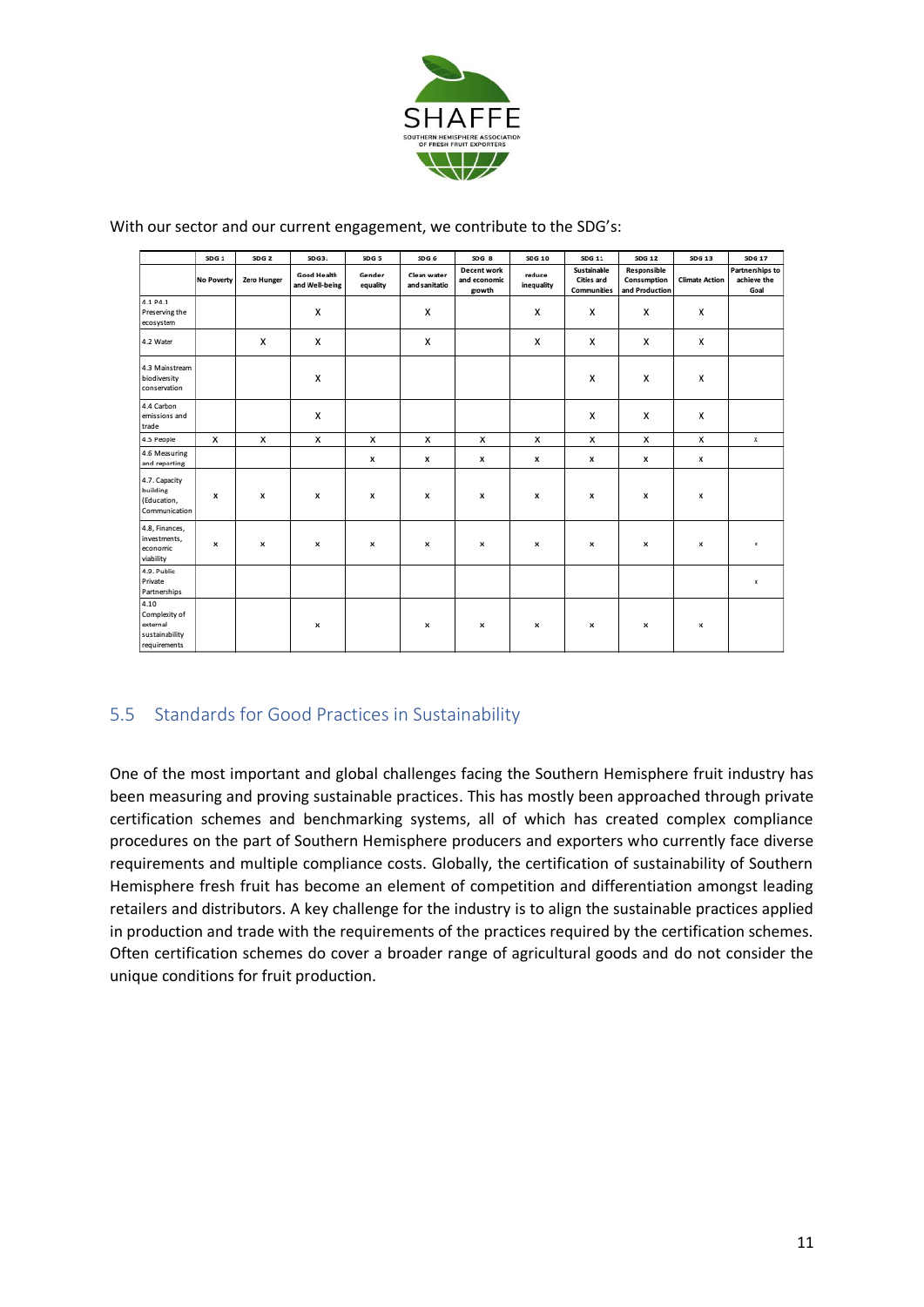

## <span id="page-11-0"></span>6 SHAFFE Strategic recommendations

The taskforce agreed that all the identified challenges and opportunities are important. No area shall be left aside, as it is a complex interplay of all elements which will lead to successful implementation of securing sustainable fruit production not only until 2030 but beyond. This process needs to be shaped by:

- 1.) A stronger public-private collaboration built on dialogue and mutual learning
- 2.) A strong internal reflection behaviour of the sector to ensure accountability and credibility of our actions
- 3.) A stronger attention from communities, public and supply chain partners to the unique requirements of the fruit production and trade environment
- 4.) A strong effort in order to build capacities amongst producers, packers and the people that participate in the productive process.
- 5.) A process of global collaboration and harmonization shaped by a common voice and common targets of the fruit sector.

#### <span id="page-11-1"></span>6.1 SHAFFE Strategy 2030: Priorities, commitments, and time frame

Our action plan is a commitment to capacity building. All actions and results need to be justifiable and understandable for stakeholders in each SHAFFE member country. The proposed focus will be responding to the initial intention to build this whitepaper as described in chapter 2.2. including to build 1.) a continuous common understanding amongst members about the concept of sustainability, 2.) to find concrete responses to most pressing sustainability challenges and 3.) foster further collaboration through knowledge building and sharing, which will lead eventually towards 4.) improved produce for the benefit of the consumer.

SHAFFE as organisation within its margins of mandate and capacity has identified those priorities which have consensus amongst members:

#### **Until 2025, we will be bundling capacity to take concrete action in the areas of:**

- Communication: Promote those sustainable actions currently implemented by our members
- Capacity building and education: Close knowledge gaps amongst communities, retailers, producers, exporters, to ensure a common approach along the supply chain to the concept of sustainability.

#### **Additionally, our vision is to further address key challenges to obtain sustainable development with attention to:**

- Measuring and reporting: Promoting and facilitating access to recognized reporting of sustainable actions
- Complexity of external sustainability requirements: Facilitate the harmonization of sustainability requirements a more common supply chain-oriented approach.
- Creating a new generation of leaders supported by our SHAFFE Masters programme.